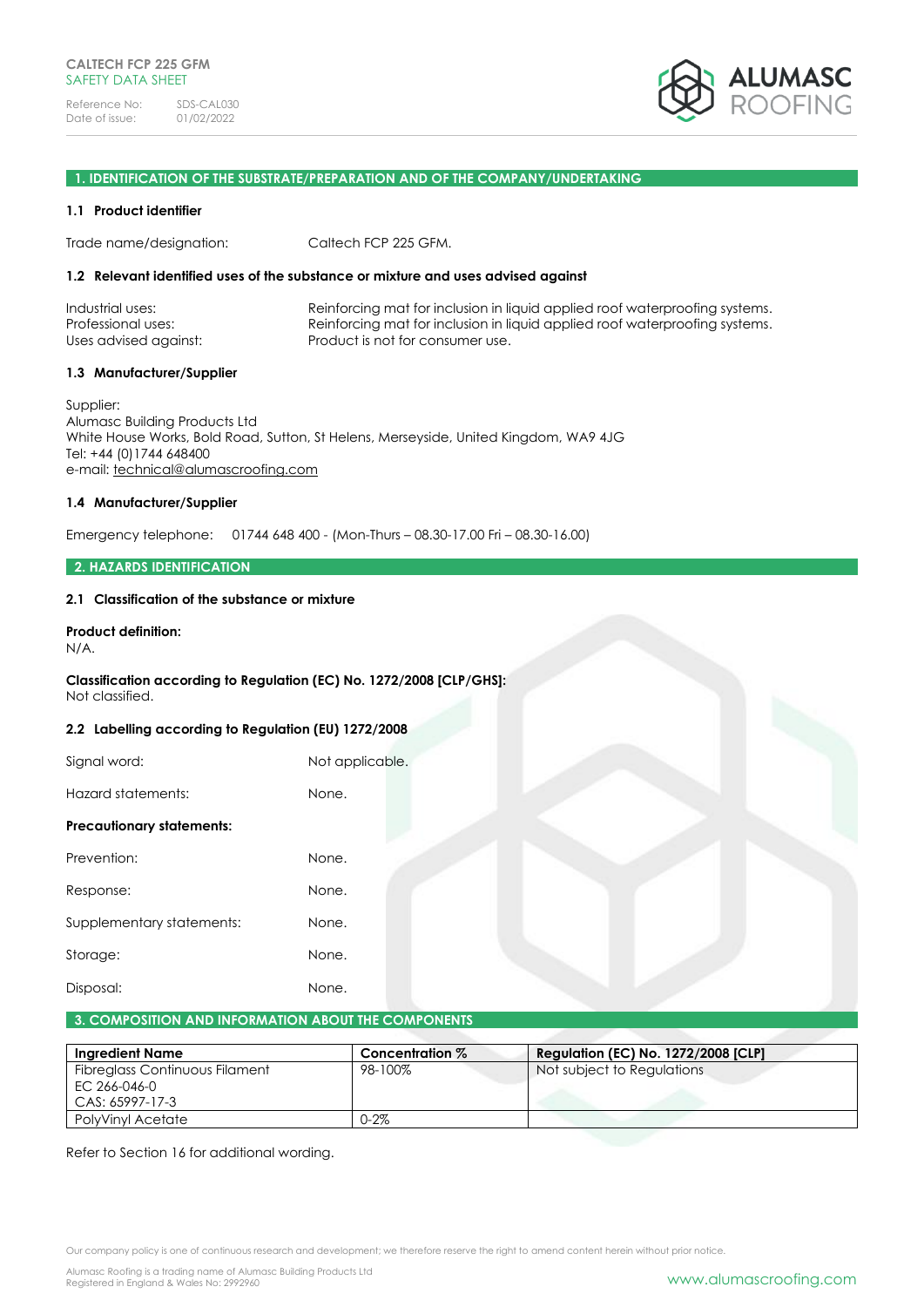

There are no additional ingredients present which, within the current knowledge of the supplier and in the concentrations applicable, are classified as hazardous to health or the environment, are PBTs or vPvBs or have been assigned a workplace exposure limit and hence require reporting in this section.

#### **4. FIRST AID MEASURES**

#### **4.1 Description of first aid measures**

| General:                    | In all cases of doubt, or when symptoms persist, seek medical attention. Never give<br>anything by mouth to an unconscious person. If unconscious, place in recovery position<br>and seek medical advice. |
|-----------------------------|-----------------------------------------------------------------------------------------------------------------------------------------------------------------------------------------------------------|
| Eye Contact:                | Check for and remove any contact lenses. Continue to rinse for at least 10 minutes.<br>Get medical attention.                                                                                             |
| Inhalation:                 | In extreme cases move affected person to the fresh air. If any symptoms persist obtain<br>medical attention.                                                                                              |
| Skin Contact:               | Flush contaminated skin with plenty of water. Use a mild detergent to remove. Do not<br>rub or scratch irritated areas.                                                                                   |
| Ingestion:                  | Ingestion is unlikely. If it does occur, observe the person for several days to ensure that<br>intestinal blockage does not occur.                                                                        |
| Protection of First Aiders: | No action shall be taken involving any personal risk or without suitable training.                                                                                                                        |

#### **4.2 Most important symptoms and effects, both acute and delayed**

#### **Potential acute health effects:**

| Eye contact:  | Causes serious eye irritation.                                 |
|---------------|----------------------------------------------------------------|
| Inhalation:   | Dust and fibres may cause irritation of the respiratory tract. |
| Skin contact: | May cause itching and temporary skin irritation.               |
| Ingestion:    | May cause mechanical irritation.                               |

# **4.3 Indication of any immediate medical attention and special treatment needed**

# **Notes to physician:**

Treat symptomatically.

# **Specific treatments:**

No specific treatment.

#### **5. FIRE-FIGHTING MEASSURES**

#### **5.1 Extinguishing media**

## **Suitable extinguishing agents:**

Small fire: use dry power. Large fire: alcohol-resistant foam, water spray or fog.

# **For safety reasons unsuitable extinguishing agents:**

Not applicable.

#### **5.2 Special hazards arising from the substance or mixture**

Fibreglass will not burn, but smoking of the product may occur at c. 200-260°C. Fire will produce dense black smoke. Decomposition products may include the following materials: carbon monoxide, carbon dioxide, smoke.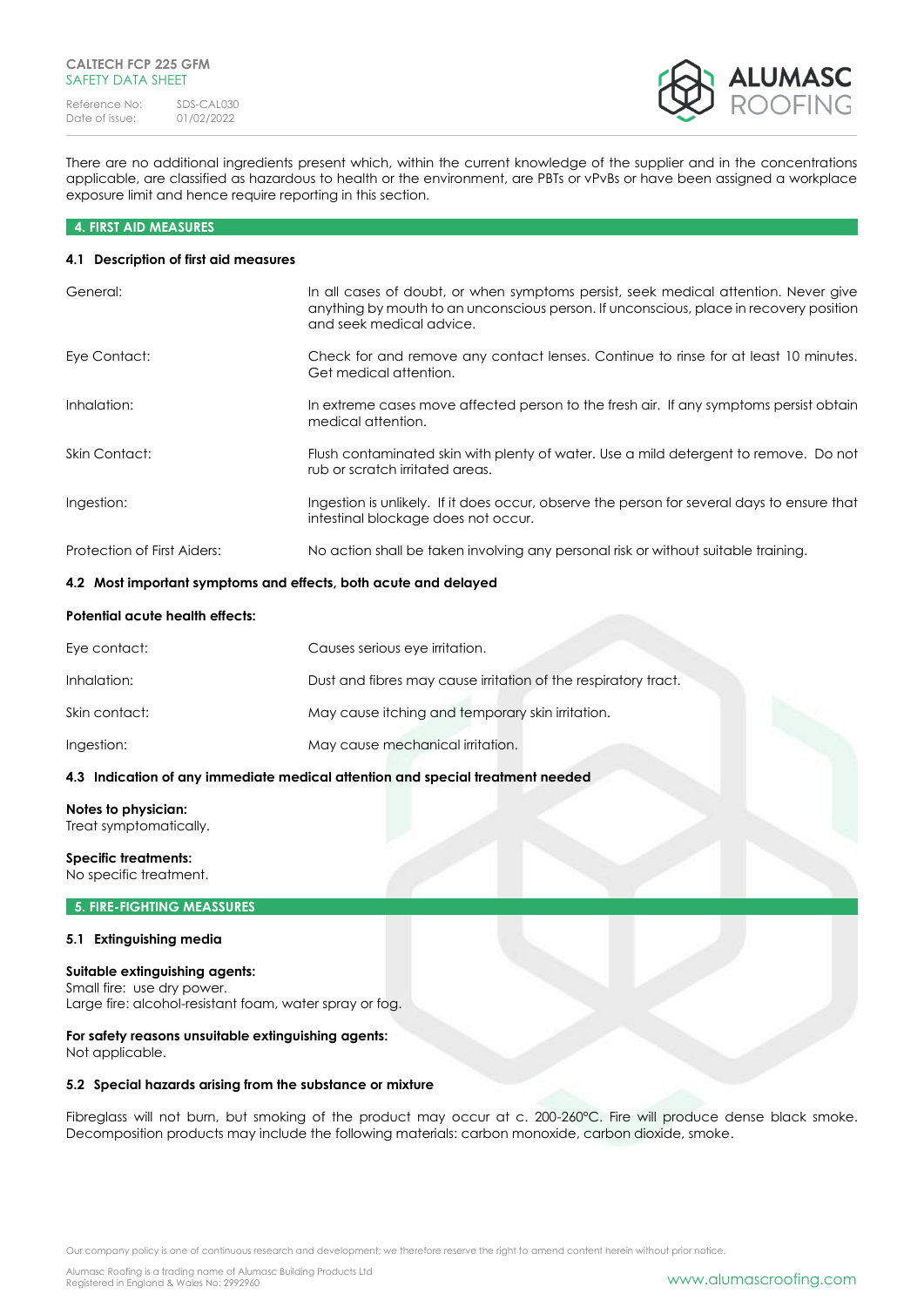#### **5.3 Advice for fire-fighters**

#### **Protective equipment:**

Appropriate breathing apparatus may be required.

**6. ACCIDENTIAL RELEASE MEASURES** 

#### **6.1 Personal precautions, protective equipment and emergency procedures**

Exclude sources of ignition and ventilate the area. Avoid breathing fibres. Refer to protective measures listed in Sections 7 and 8. If specialised clothing is required to deal with the spillage, take note of any information in Section 8 on suitable and unsuitable materials.

#### **6.2 Environmental precautions**

Do not allow to enter drains or watercourses.

#### **6.3 Methods and material for containment and cleaning up**

Contain and collect spillage and place in suitable container for disposal as non-hazardous waste.

#### **6.4 Reference to other sections**

See Section 1 for emergency contact information. See Section 8 for information on appropriate personal protective equipment. See Section 13 for additional waste treatment information.

#### **7. HANDLING AND STORAGE**

#### **7.1 Precautions for safe handling**

#### **Protective measures & advice on general occupational hygiene:** No special handling procedures.

#### **7.2 Conditions for safe storage, including any incompatibilities**

No special storage procedures but keep dry.

#### **7.3 Specific end uses(s)**

No data available.

#### **8. EXPOSURE CONTROLS/PERSONAL PROTECTION**

#### **8.1 Control parameters**

| <b>Product/Ingredient Name</b> | <b>Exposure Limit Values</b>                      |
|--------------------------------|---------------------------------------------------|
| Continuous Glass Filament      | EH40/2005 WELs (United Kingdom (UK), 12/2011)     |
|                                | TWA: 5mg/m <sup>3</sup> 8 hours (respirable dust) |
|                                | TWA: 10mg/m <sup>3</sup> 8 hours (total dust)     |
|                                | TWA; 2 fibres/ml (respirable fibres)              |

#### **Recommended monitoring procedures:**

If this product contains ingredients with exposure limits, personal, workplace atmosphere or biological monitoring may be required to determine the effectiveness of the ventilation or other control measures and/or the necessity to use respiratory protective equipment. Reference should be made to monitoring standards, such as the following: European Standard EN 689 (Workplace atmospheres - Guidance for the assessment of exposure by inhalation to chemical agents for comparison with limit values and measurement strategy) European Standard EN 14042 (Workplace atmospheres - Guide for the application and use of procedures for the Assessment of exposure to chemical and biological agents) European Standard EN 482 (Workplace atmospheres - General requirements for the performance of procedures for the measurement of chemical agents) Reference to national guidance documents for methods for the determination of hazardous substances will also be required.

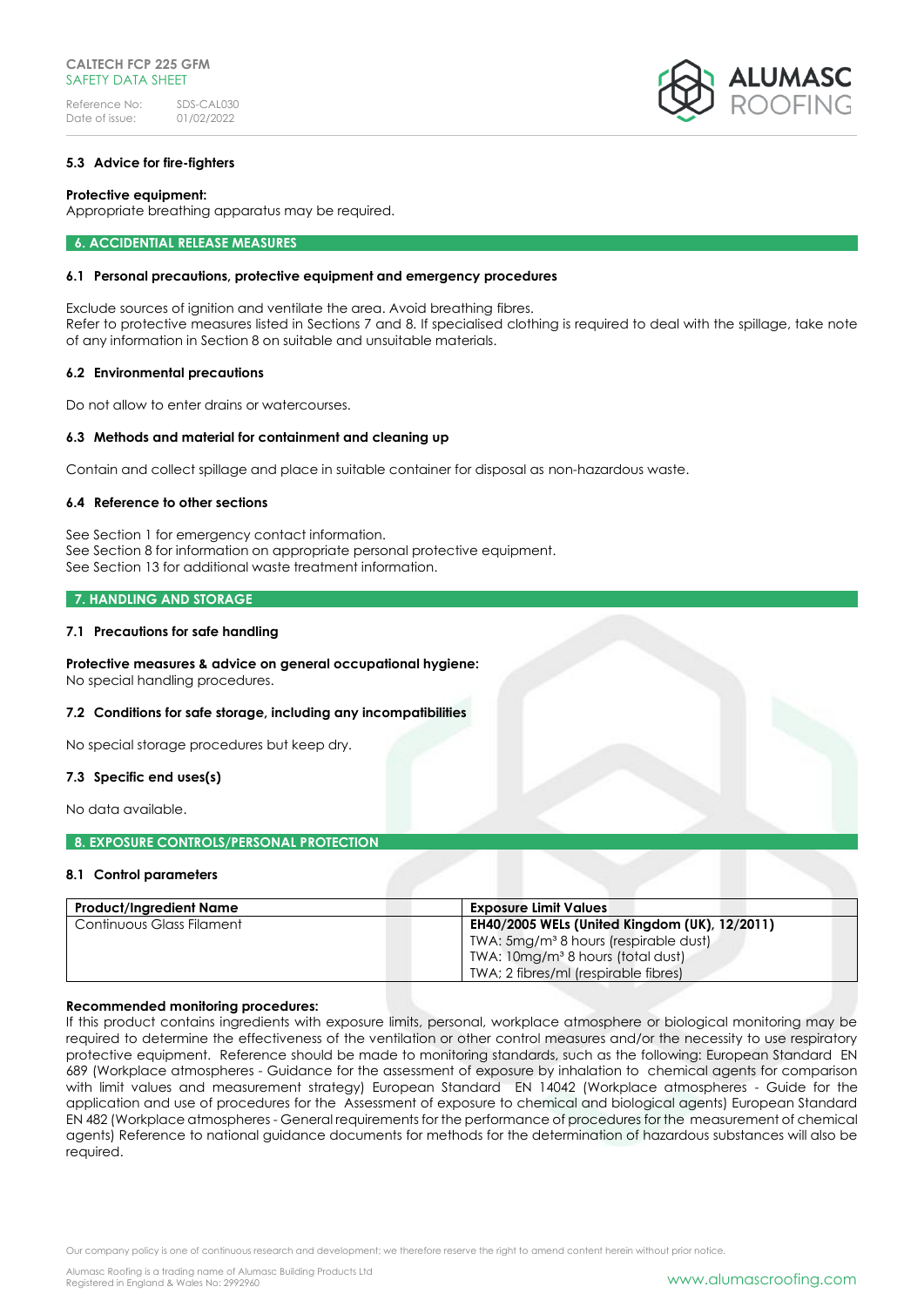# **CALTECH FCP 225 GFM** SAFETY DATA SHEET

Reference No: SDS-CAL030<br>Date of issue: 01/02/2022 Date of issue:

# **ALUMASC**<br>ROOFING

# **DNELs/DMELs:** Not applicable.

# **PNECs:**

Not applicable.

# **8.2 Exposure controls**

| Appropriate engineering controls: | Provide adequate ventilation. Where reasonably practicable, this should be achieved<br>by the use of local exhaust ventilation and good general extraction. If these are not<br>sufficient to maintain concentrations of particulates and solvent vapours below the<br>OEL, suitable respiratory protection must be worn.                                                                                                                                                                                                                                                                                                                                                                                                                                                                                                   |
|-----------------------------------|-----------------------------------------------------------------------------------------------------------------------------------------------------------------------------------------------------------------------------------------------------------------------------------------------------------------------------------------------------------------------------------------------------------------------------------------------------------------------------------------------------------------------------------------------------------------------------------------------------------------------------------------------------------------------------------------------------------------------------------------------------------------------------------------------------------------------------|
| Personal protective equipment:    | General protective and hygienic measures: Wash hands, forearms and face thoroughly<br>after handling chemical products, before eating, smoking and using the lavatory and<br>at the end of the working period. Appropriate techniques should be used to remove<br>potentially contaminated clothing. Wash contaminated clothing before reusing. Ensure<br>that eyewash stations and safety showers are close to the workstation location.                                                                                                                                                                                                                                                                                                                                                                                   |
| Breathing equipment:              | Not usually required. Dust mask if high level of dust are encountered.                                                                                                                                                                                                                                                                                                                                                                                                                                                                                                                                                                                                                                                                                                                                                      |
| Protection of hands:              | There is no one glove material or combination of materials that will give unlimited<br>resistance to any individual or combination of chemicals. The breakthrough time must<br>be greater than the end use time of the product. The instructions and information<br>provided by the glove manufacturer on use, storage, maintenance and replacement<br>must be followed.<br>Gloves should be replaced regularly and if there is any sign of damage to the glove<br>material. Always ensure that gloves are free from defects and that they are stored and<br>used correctly. The performance or effectiveness of the glove may be reduced by<br>physical/chemical damage and poor maintenance.<br>Barrier creams may help to protect the exposed areas of the skin but should not be<br>applied once exposure has occurred. |
| Eye protection:                   | Safety glasses with side shields. (EN166)                                                                                                                                                                                                                                                                                                                                                                                                                                                                                                                                                                                                                                                                                                                                                                                   |
| Body protection:                  | Wear overalls or long sleeved shirt. (EN 467)                                                                                                                                                                                                                                                                                                                                                                                                                                                                                                                                                                                                                                                                                                                                                                               |

# **9. PHYSICAL AND CHEMICAL PROPERTIES**

# **9.1 Information on basic physical and chemical properties**

| Form:<br>Colour:                         | Chopped strand mat.<br>Off white. |
|------------------------------------------|-----------------------------------|
| Odour:                                   | None.                             |
| Odour threshold:                         | Not applicable.                   |
| pH-value:                                | Not applicable.                   |
| Change in condition:                     |                                   |
| Melting point/melting range:             | Not applicable.                   |
| Initial boiling point/boiling range:     | Not available.                    |
| Flash point:                             | Not applicable.                   |
| Evaporation rate:                        | Not applicable.                   |
| Flammability (solid, gaseous):           | Not applicable.                   |
| Critical values for explosion:           |                                   |
| Lower:                                   | Not applicable.                   |
| Upper:                                   | Not applicable.                   |
| Vapour pressure at 20°C:                 | Not applicable.                   |
| Vapour density:                          | Not applicable.                   |
| Relative density:                        | $2.6$ g/cm <sup>3</sup> .         |
| Solubility in / miscibility with water:  | Insoluble in water.               |
| Partition coefficient (n-octanol/water): | Not available.                    |
| Auto Ignition temperature:               | Not applicable.                   |
| Decomposition temperature:               | Not available.                    |
| Viscosity:                               | Not applicable.                   |
| Explosive properties:                    | Not applicable.                   |
| Oxidising properties:                    | Not applicable.                   |
|                                          |                                   |

Our company policy is one of continuous research and development; we therefore reserve the right to amend content herein without prior notice.

Alumasc Roofing is a trading name of Alumasc Building Products Ltd<br>Registered in England & Wales No: 2992960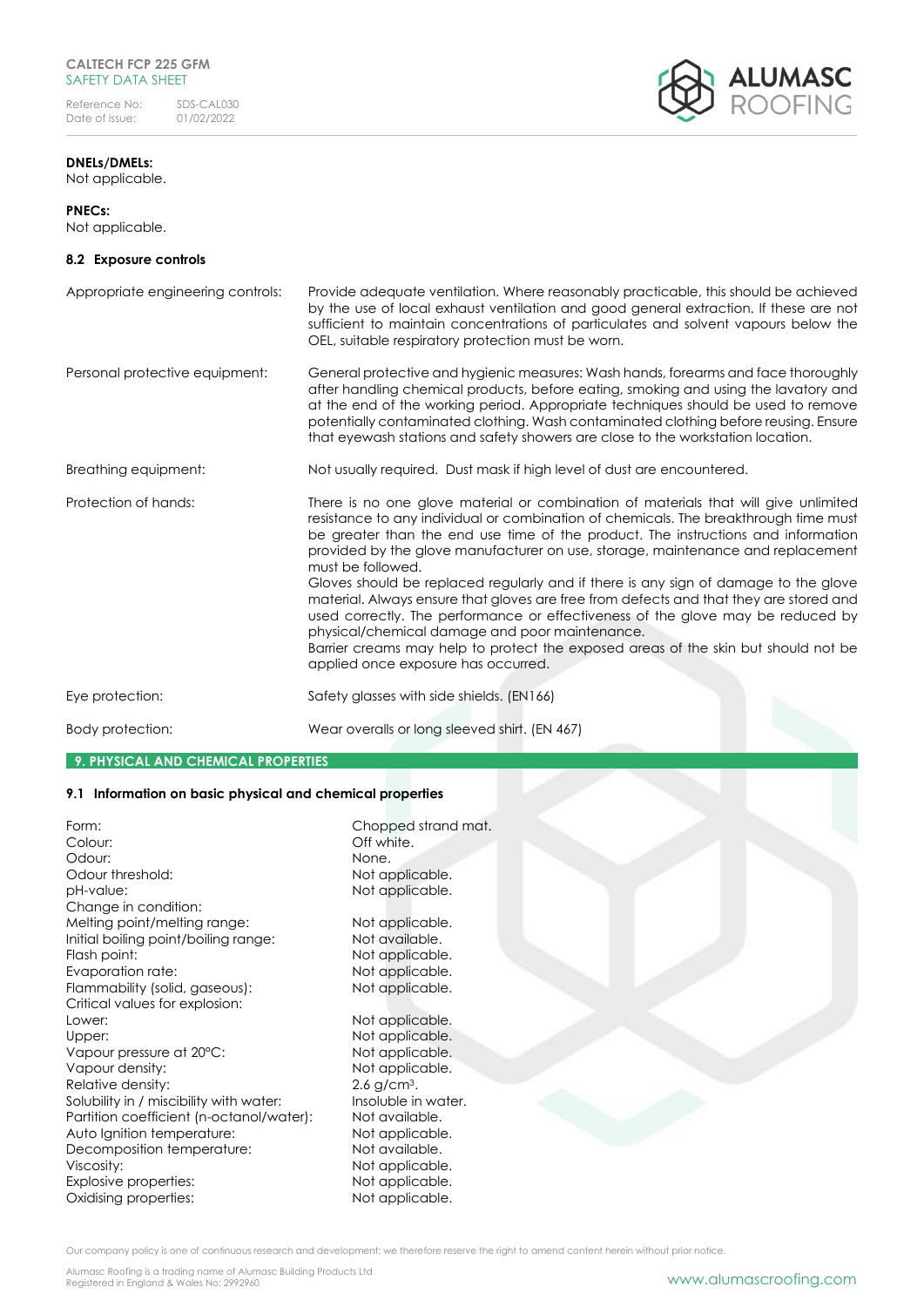# **CALTECH FCP 225 GFM** SAFFTY DATA SHFFT

Reference No: SDS-CAL030<br>Date of issue: 01/02/2022 Date of issue:



## **9.2 Other information**

No additional information.

# **10. STABILITY AND REACTIVITY**

#### **10.1 Reactivity**

No specific test data related to reactivity available for this product or its ingredients.

#### **10.2 Chemical stability**

# **Conditions to avoid:**

Not applicable.

#### **10.3 Possibility of hazardous reactions**

Under normal conditions of storage and use, hazardous reactions will not occur.

#### **10.4 Conditions to avoid**

Not applicable.

## **10.5 Incompatible materials**

Not applicable.

#### **10.6 Hazardous decomposition products**

Under normal conditions of storage and use, hazardous decomposition products should not be produced. If involved in a fire, gases including CO, CO2 can be generated.

**11. TOXICOLOGICAL INFORMATION**

# **11.1 Information on toxicological effects**

There is no data available on the product itself.

# **12. ECOLOGICAL INFORMATION**

#### **12.1 Toxicity**

There is no data available on the product itself.

Do not allow to enter drains or watercourses.

#### **13. DISPOSAL CONSIDERATIONS**

# **13.1Waste treatment methods**

| Recommendation:          | The generation of waste should be avoided or minimised wherever possible.<br>The product is not considered as hazardous waste.                                                                |
|--------------------------|-----------------------------------------------------------------------------------------------------------------------------------------------------------------------------------------------|
| Hazardous waste:         | No.                                                                                                                                                                                           |
| Disposal considerations: | Do not allow to enter drains or watercourses.<br>Dispose of according to all federal, state and local applicable regulations.<br>For further information, contact your local waste authority. |
|                          | European Waste catalogue (EWC): 10 11 03 Waste Glass fibrous materials.                                                                                                                       |

# **14. TRANSPORT INFORMATION**

#### Not classified.